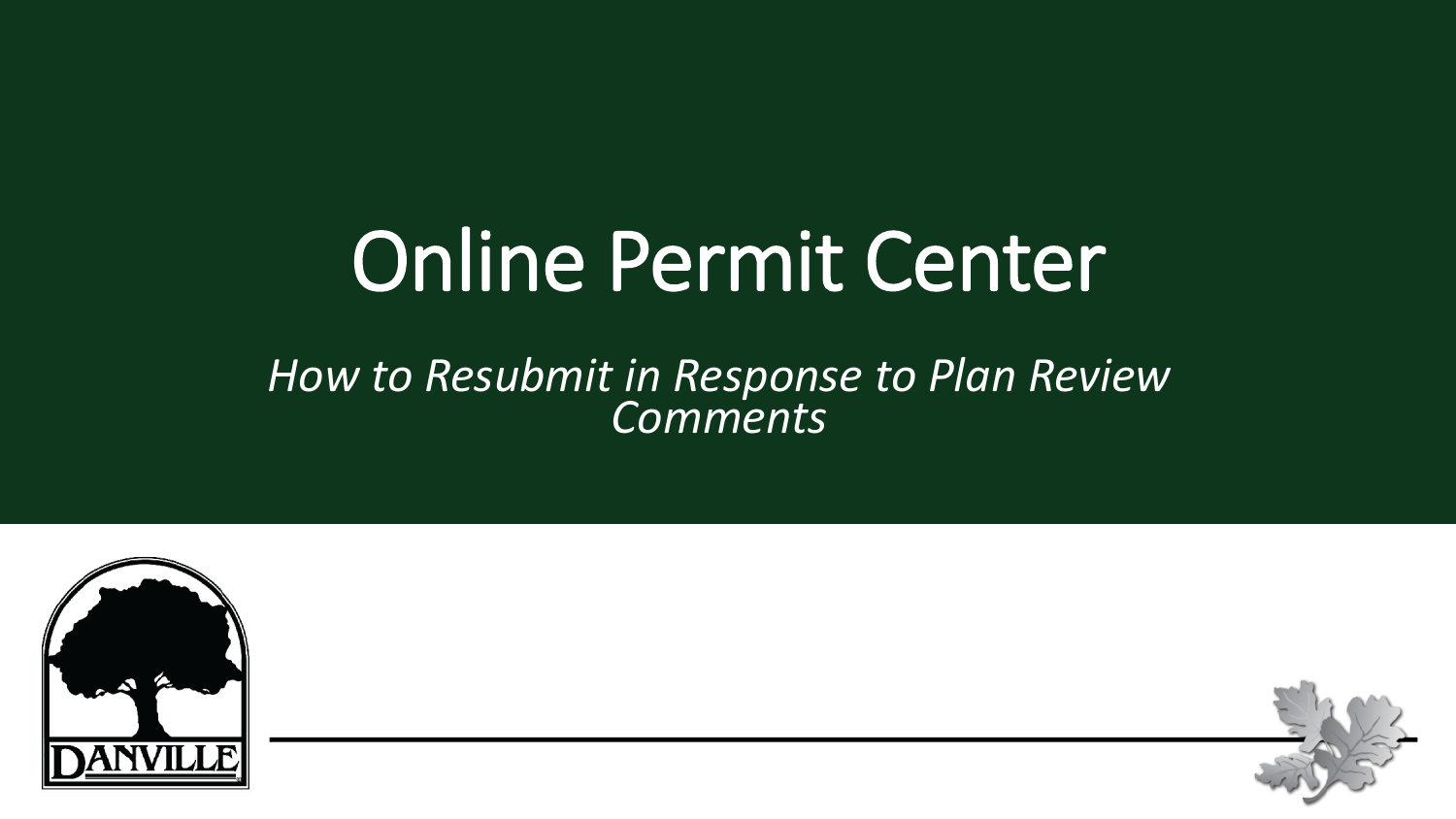- If your project has Plan Review/Check comments you will be notified via Email by the Town.
- To resubmit, please log into your account on the [Online Permit Center.](https://danvilleca-energovpub.tylerhost.net/Apps/SelfService#/home)
- Go to "View" tab and under Permits, click on "My Permits".



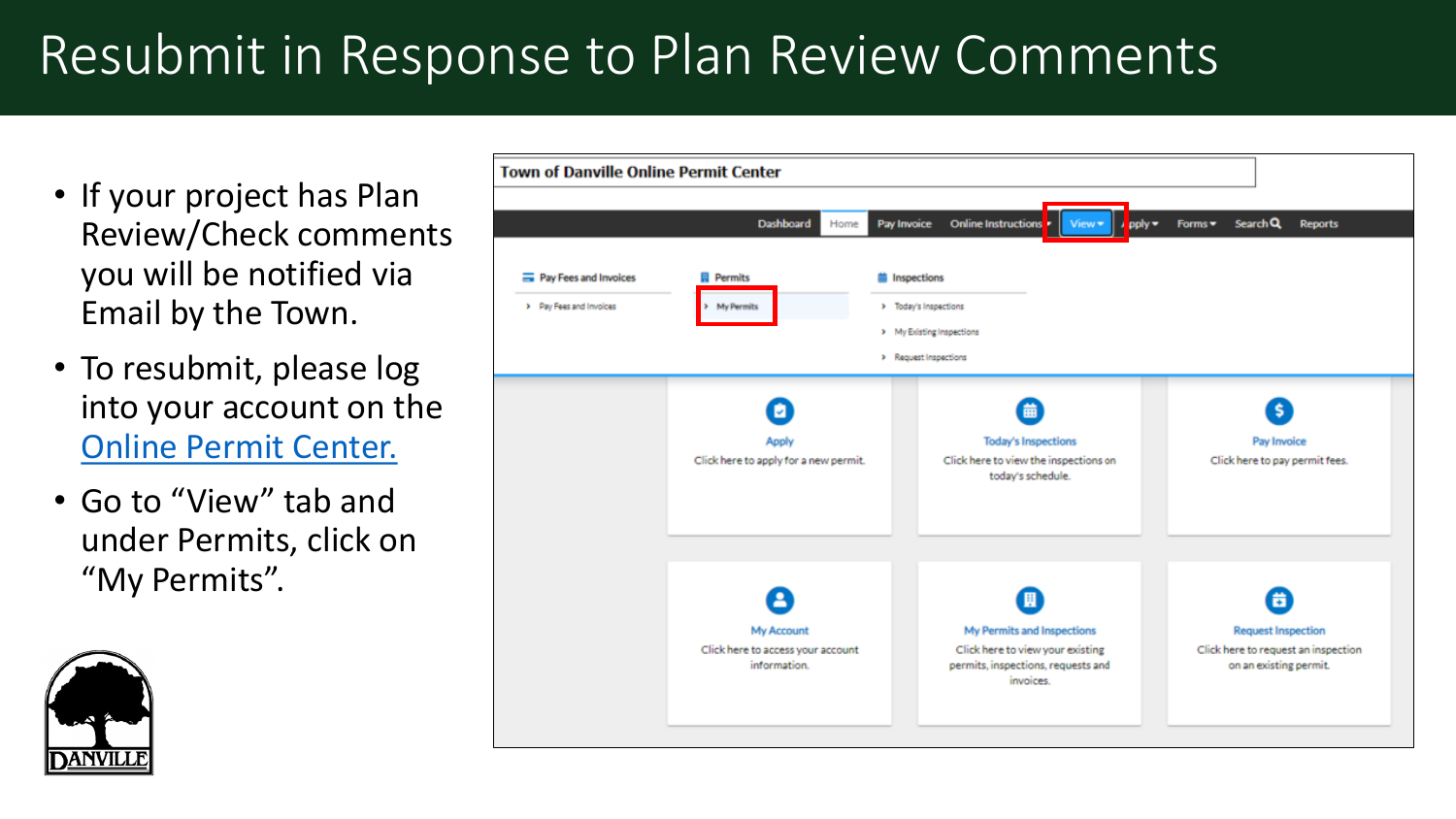• Under "Permit Number", click on your permit number for the desired project.



| <b>Town of Danville Online Permit Center</b>      |                |               |                         |                       |                                                                             |                               |          |                                                              |
|---------------------------------------------------|----------------|---------------|-------------------------|-----------------------|-----------------------------------------------------------------------------|-------------------------------|----------|--------------------------------------------------------------|
|                                                   | Dashboard      | Home          | Pay Invoice             | Online Instructions ▼ | View •<br>Apply $\blacktriangledown$                                        | Forms •                       | Search Q | <b>Reports</b>                                               |
| <b>My Permits</b>                                 |                |               |                         |                       |                                                                             |                               |          | Search for permit number, project, or address<br>Exact Match |
| <b>Display</b><br>All                             | $\checkmark$   |               | <b>Select Case Type</b> |                       |                                                                             | <b>B</b> Export               |          | Sort<br>Permit Number                                        |
| <b>Permit Number</b>                              | <b>Project</b> |               | <b>Address</b>          |                       | <b>Permit Type</b>                                                          | <b>Status</b>                 |          | <b>Attention Reason</b>                                      |
| M20-024531                                        |                |               | DANVILLE, CA            | 510 LA GONDA WAY      | <b>Residential Energy</b><br>Storage System and<br><b>Backup Generators</b> | Attention, Recent,<br>Pending |          | <b>Failed Reviews</b>                                        |
| PR20-000035                                       |                |               | DANVILLE, CA            | 510 LA GONDA WAY      | All Other Permit Types<br>(Building, Planning,<br>Grading, Etc)             | Attention, Recent,<br>Pending |          | Fail<br>On Hold<br><b>Failed Reviews</b>                     |
| Results per page $\boxed{10 \times 1}$ 1 - 2 of 2 |                | $\ll$ $\ll$ 1 | >                       |                       |                                                                             |                               |          |                                                              |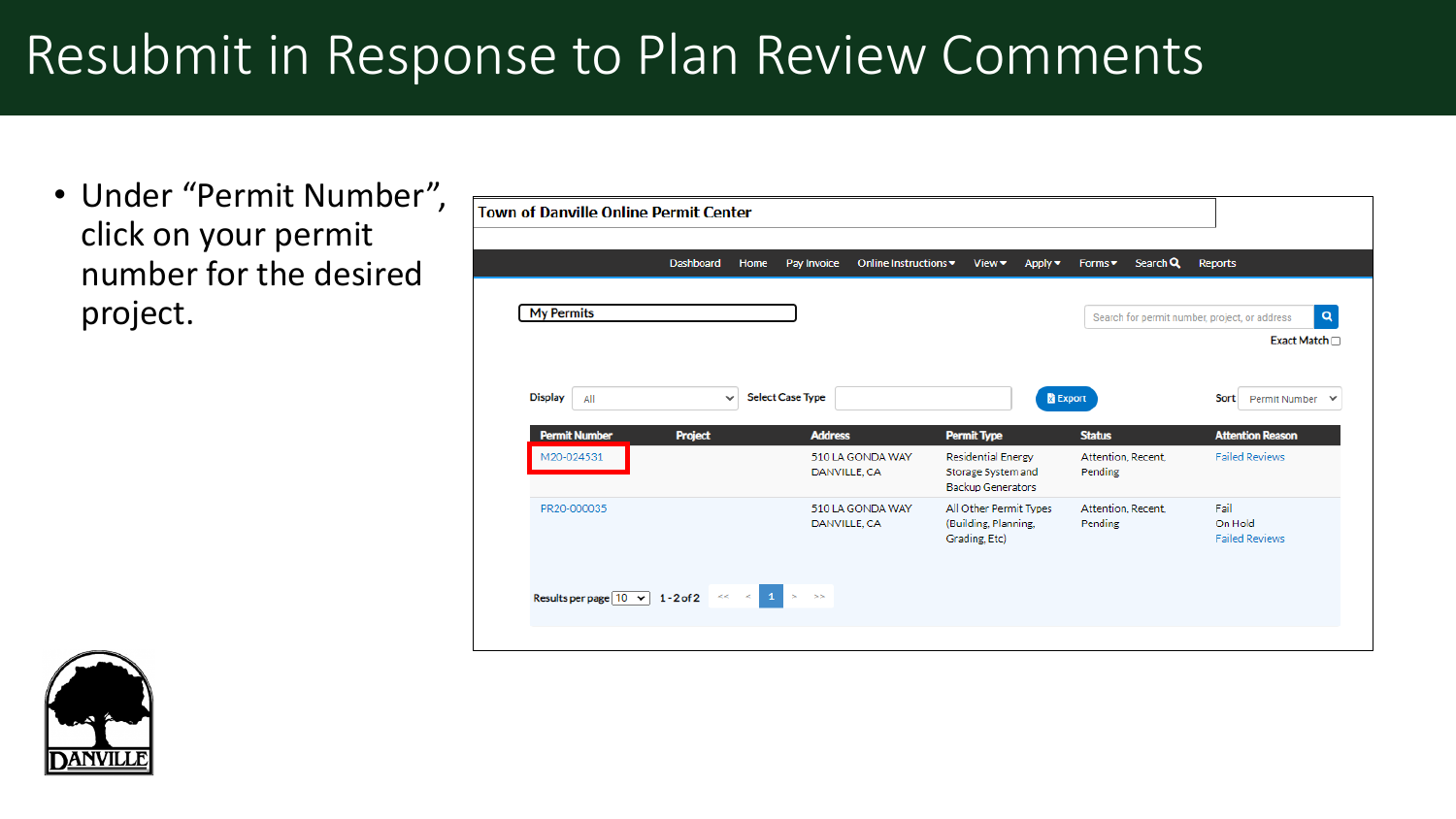• Click on "Attachments".



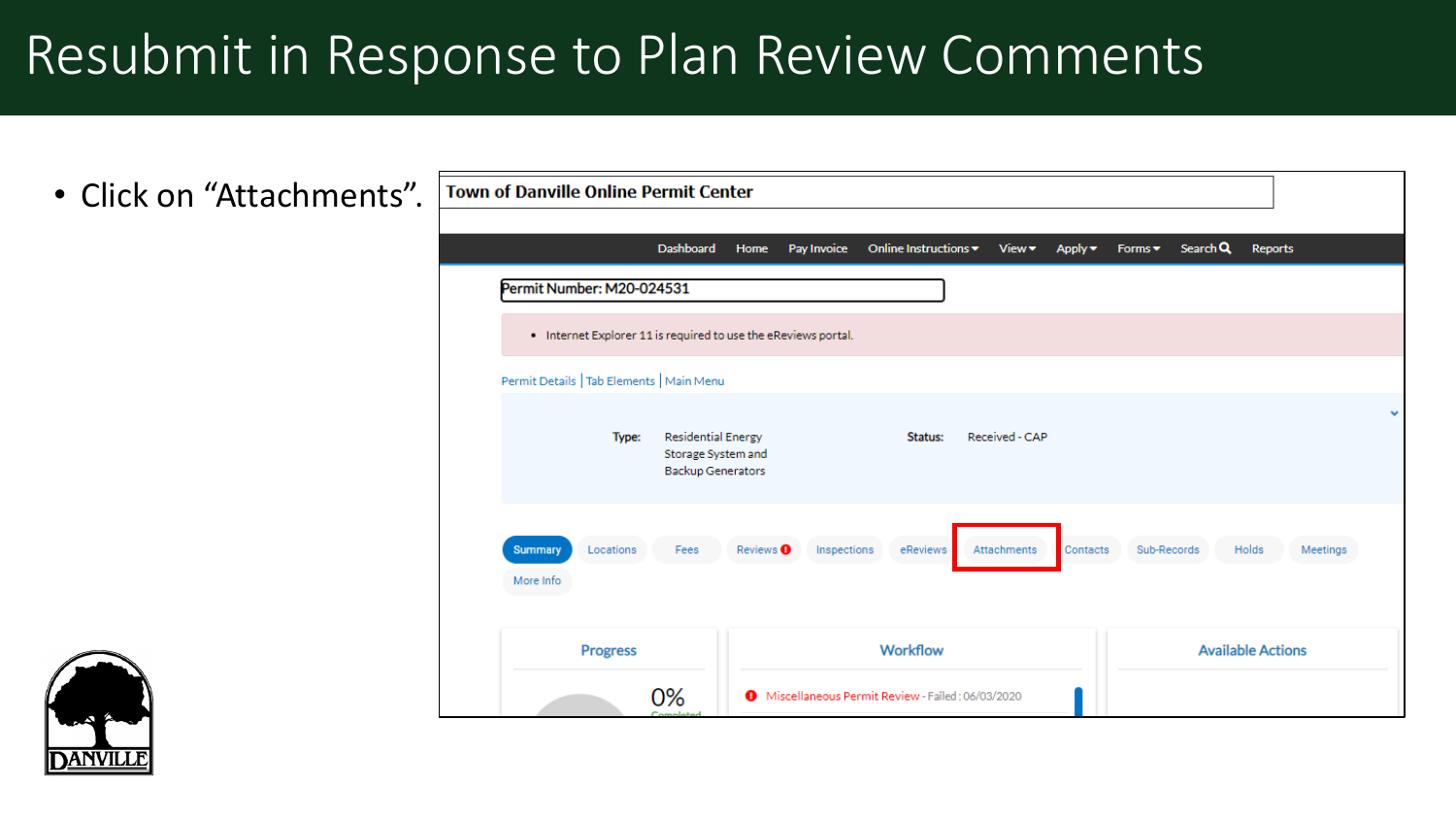- Please check you have the following before resubmitting:
	- All comments are addressed
	- Clouded and delta all revisions
	- Obtained [Response Letter\(s\)](https://www.danville.ca.gov/DocumentCenter/View/4352/Response-to-Comment-Letter-Guideline-PDF) from designers, Architect, and/or Engineer
	- Set of plans include all sheets. Not just the revised sheets

*(Please note this example is for an Energy Storage System, which does not have as many supporting documents as other projects would.)*



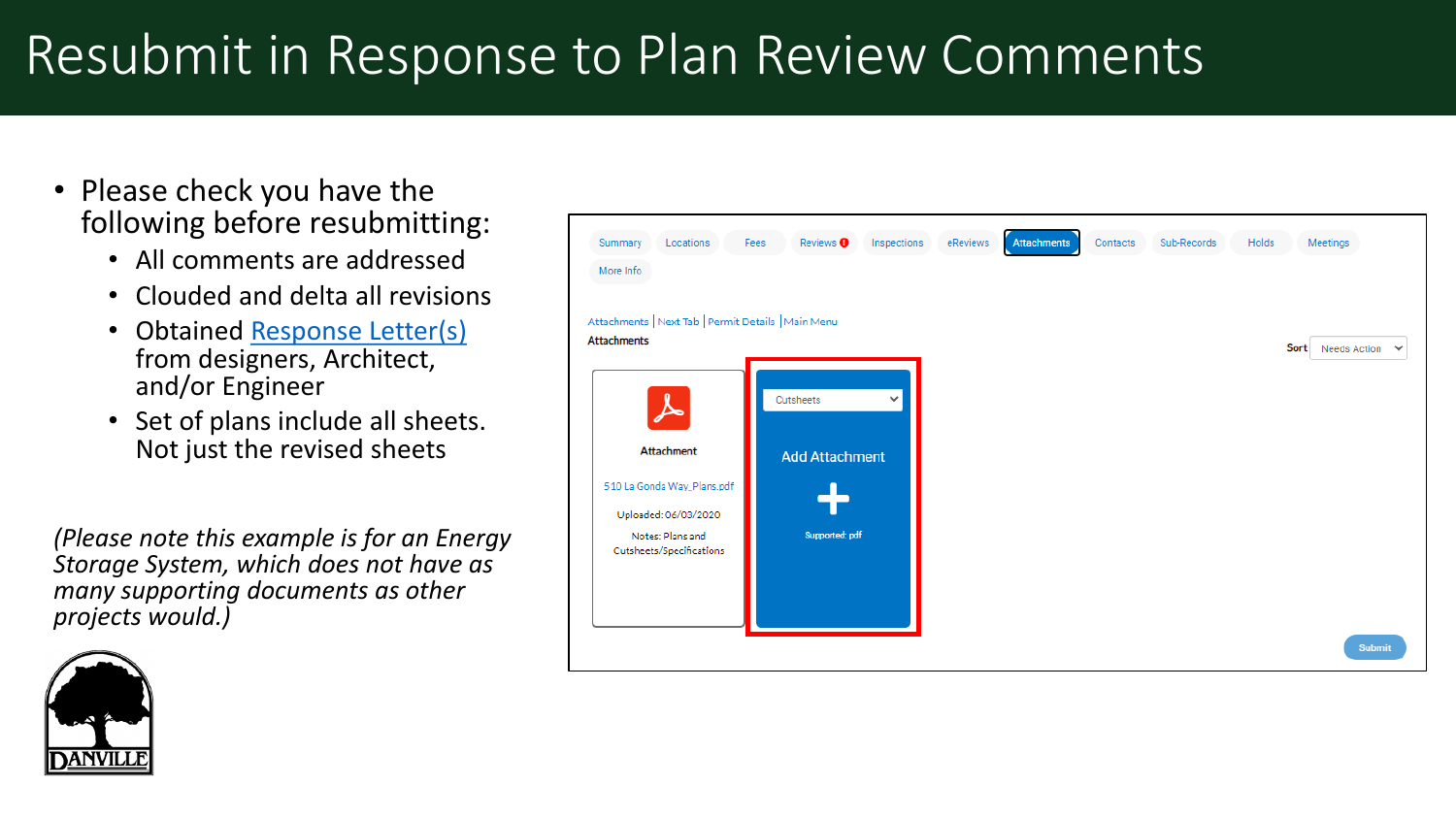• Please name documents so it is clear which files are a Resubmittal.

> Example: "510 La Gonda Way\_ResubPC1\_Response Letter.pdf"

• Click submit



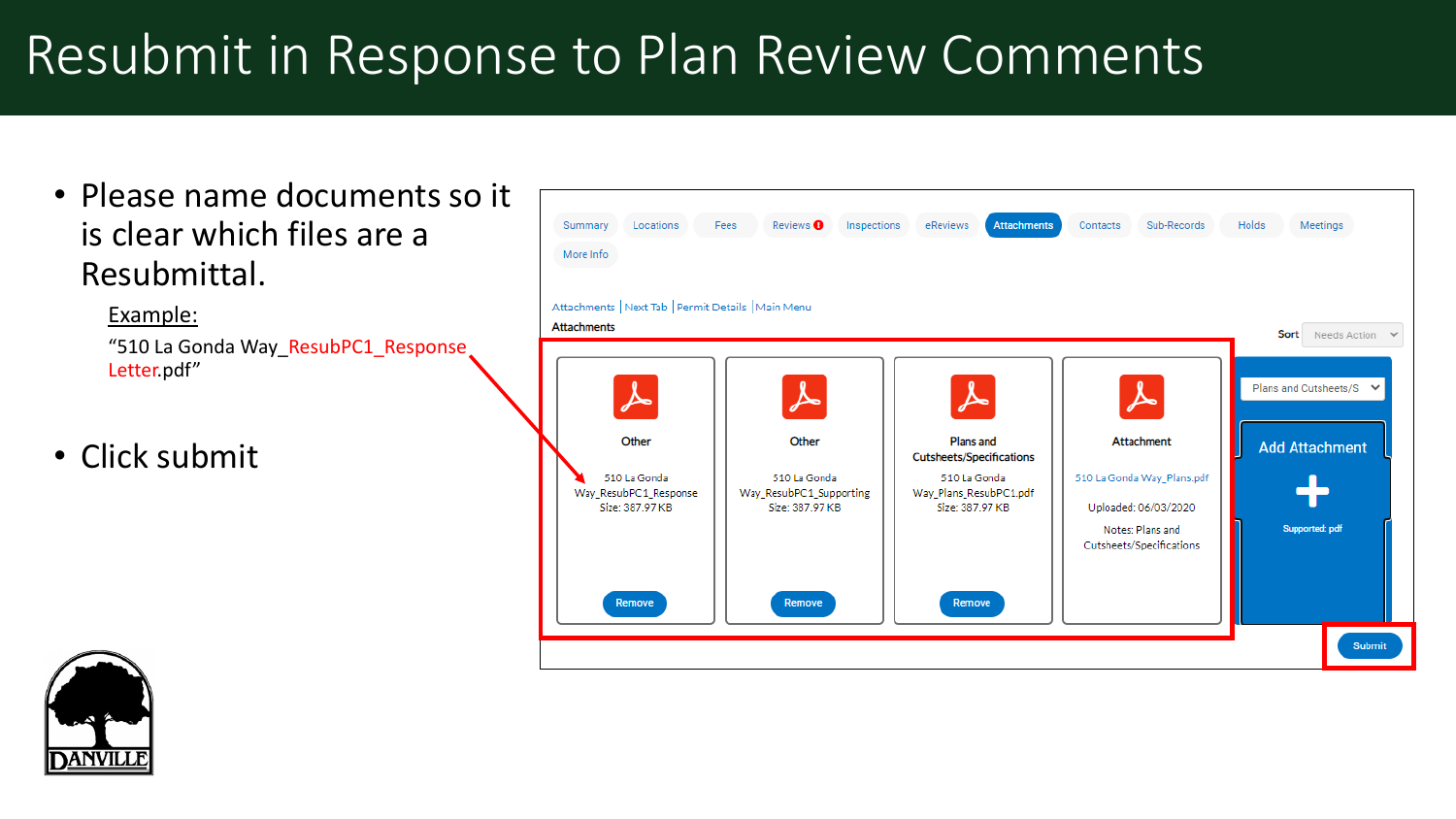• This message will appear when you click submit, which notifies the Town you have resubmitted.